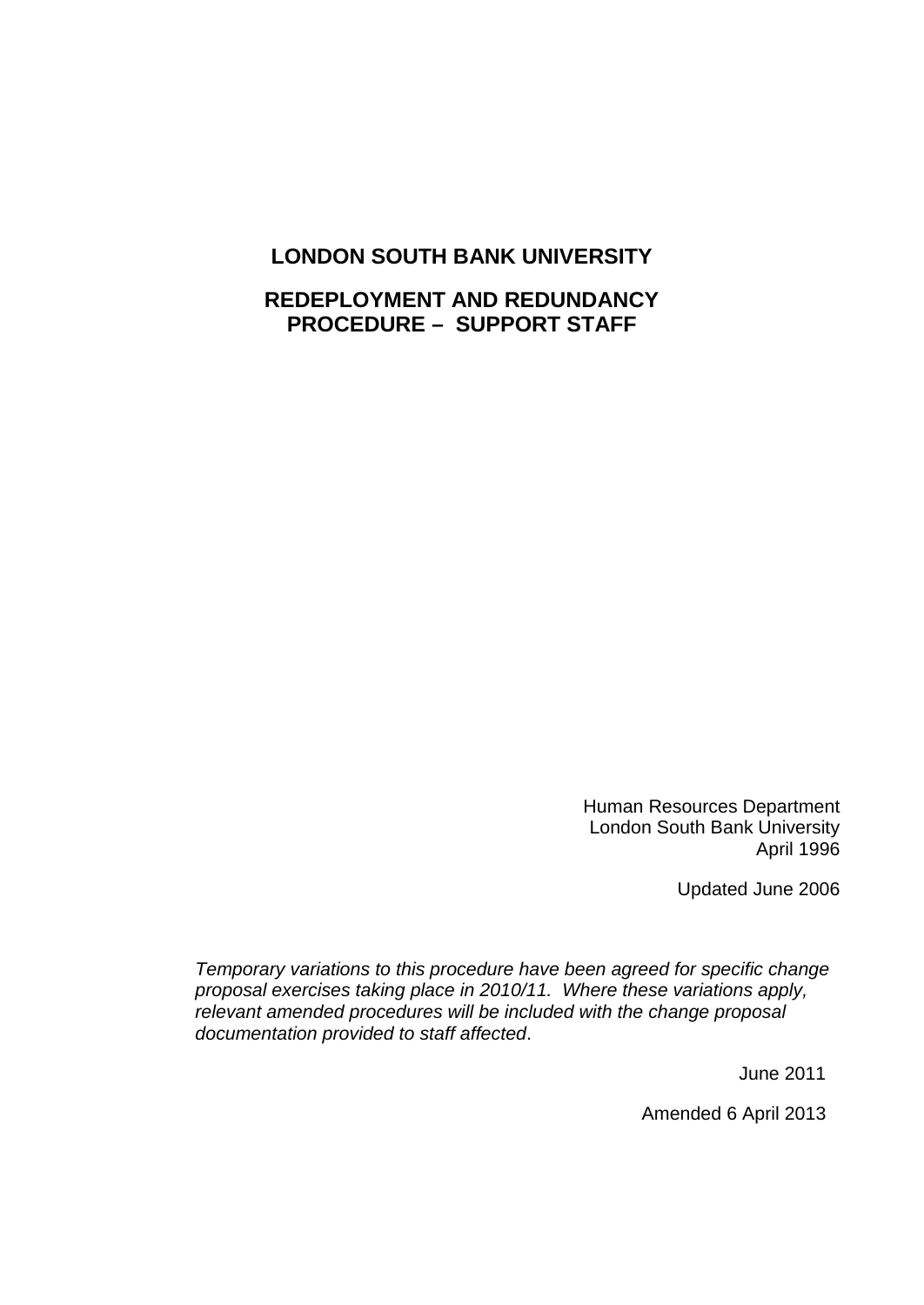## **Policy Statement**

- 1. The aim of this procedure is to avoid redundancy where possible. However, if redundancies are necessary and cannot be avoided, the procedure shall ensure that staff are treated in a fair and consistent manner.
- 2. Information on proposed changes in the organisation, or patterns of courses that might lead to redeployment or a reduction in the number of staff employed in the University, shall be provided to recognised staff unions at the earliest opportunity and, as a minimum, in accordance with paragraph 4 below.
- 3. In the event of disagreement on the need for and the method of selection for redundancy, the numbers of staff involved or the failure to operate the procedure to avoid compulsory redundancy, the unions reserve the right to refer such matters to the Disputes Procedure as detailed in the Recognition Agreement.

## **Consultation Procedure**

- 4. If redundancies are contemplated, the University will inform the recognised unions at the earliest opportunity. Where the under mentioned numbers of staff are involved, consultation with the trades unions will commence in accordance with TULRCA 1992, s 188(1) as amended by the Collective Redundancies and Transfer of Undertakings (Protection of Employment) (Amendment) Regulations 1999 (SI 1999/1925). ie.:
	- where one hundred or more redundancies are proposed within a period of ninety days or less , the consultation must begin at least forty five days before the first dismissal takes effect;
	- where twenty or more redundancies are proposed within ninety days or less, the consultation must begin at least thirty days before the first dismissal takes effect.
- 5. The appropriate representatives of any affected employees will be provided with written details of the proposed redundancies, and a consultative meeting will be held between the appropriate managers and employee representatives within five working days of the receipt of such details.
- 6. These consultations shall have the following purposes:
	- a) to explain and discuss the need for, and the nature of, proposed changes or developments and the potential effect on staffing;
	- b) to consider methods for avoiding redundancy;
	- c) to define responsibilities and agreed procedures for endeavouring to resolve problems;
	- d) to establish, where the need for staffing reductions cannot be avoided, the timescale for reductions in staffing and the number of staff involved, with the intention of resolving the problem by natural wastage, controlled recruitment, redeployment and retraining, and voluntary severance.

## **Redeployment Procedures**

7. If redundancies cannot be avoided, the following procedures will be adopted.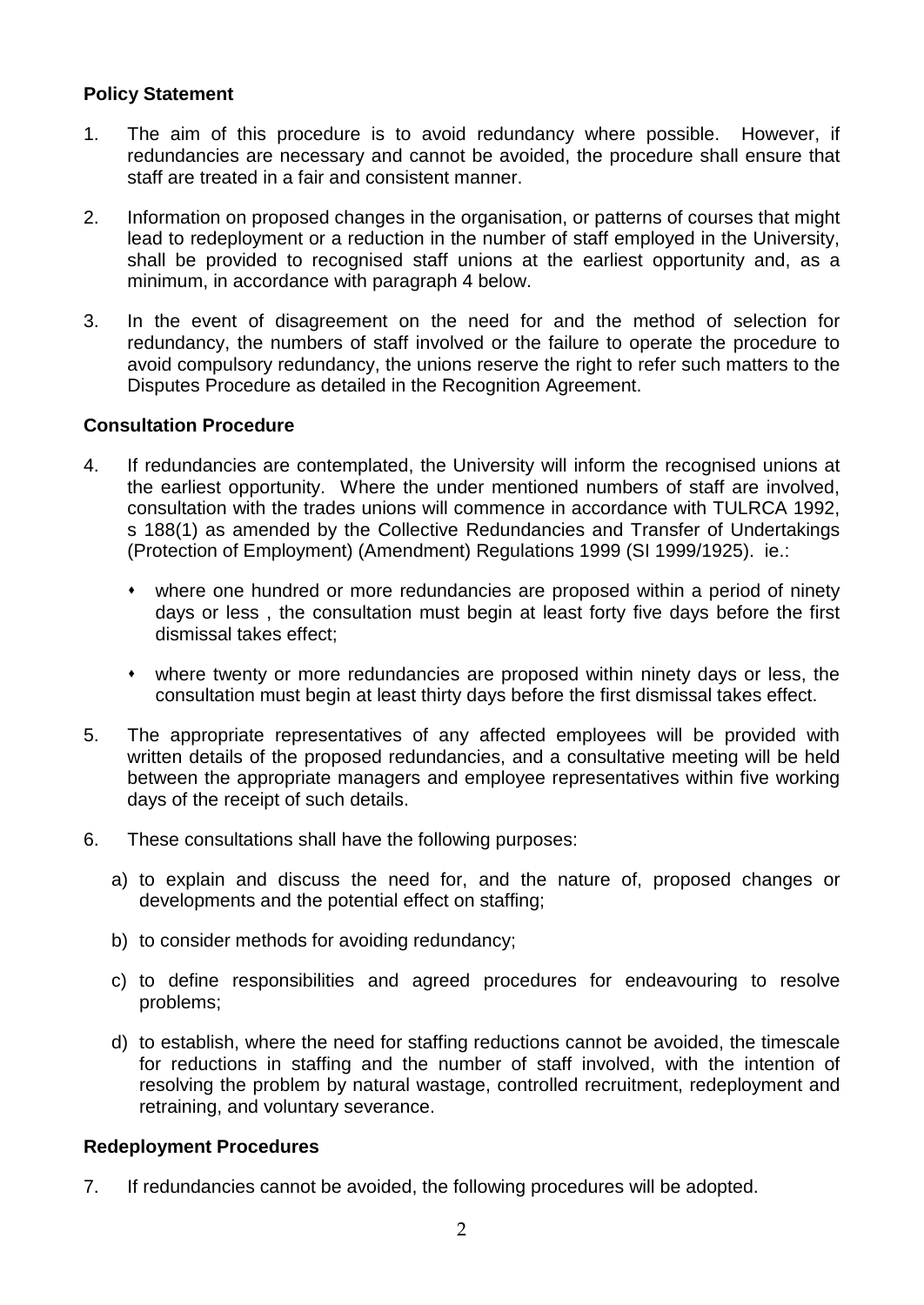- a) Wherever possible, staff vacancies will be filled from among those staff whose posts are to be made redundant. Appropriate retraining will be provided where it facilitates redeployment into an alternative post within the University.
- b) If a member of staff wishes to be redeployed, the redeployment procedures detailed below shall continue to operate up to the effective date of dismissal due to redundancy.

#### **Redeployment into a Suitable Alternative Position**

- 8. A member of staff whose post is to be made redundant, and who wishes to be considered for redeployment, will receive from the Human Resources Department the details of all vacancies at their existing grade.
- 9. As far as possible, such information will be made available to the member of staff and the following procedure will be completed before it is advertised either within the organisation or externally. The member of staff will be given five working days to decide whether or not they wish to apply for the post. This timescale may be varied by mutual agreement in order to take into account any personal extenuating circumstances.
- 10. The member of staff will be required to submit an application indicating their suitability in respect of the specified selection criteria. If the member of staff informs the Human Resources Department within the time period stated, she or he will be granted a priority interview.
- 11. Interviews will be held under the interview arrangements detailed in the University's recruitment, selection and appointment procedure. The individual has the right to request the presence of a union representative as an observer on the panel who will remain present throughout the decision-making process. The decision as to whether to offer a post to a candidate who wishes to be redeployed shall be made in respect of the selection criteria for the post and where it can reasonably be expected that the individual can be retrained to meet the criteria, then this should be taken into account.
- 12. Staff redeployed into substantive posts as detailed above will be given a trial period in the new role. The statutory trial period is 4 weeks. However, the University will usually allow the duration of the trial period to be extended to twelve weeks, but this may be varied as necessary. During the trial period the performance of the staff member will be monitored by the appropriate line manager against the main responsibilities and selection criteria for the post. Regular review meetings (a minimum of two during a twelve week trial period) will be held with the staff member concerned. The Human Resources Department will be informed of progress after each review meeting. If required, reasonable training and development opportunities will be provided to assist the member of staff in achieving the required standards of the new role. If at the end of the trial period the member of staff or the line manager do not consider the post suitable, then the redundancy situation will stand and appropriate notice from the end of the trial period will be given to the member of staff.
- 13. If an interview panel decides not to recommend for appointment a member of staff who wishes to be redeployed, the chair of the interview panel shall provide a written statement of that decision to the Head of Human Resources, who in turn will inform the member of staff of the reasons.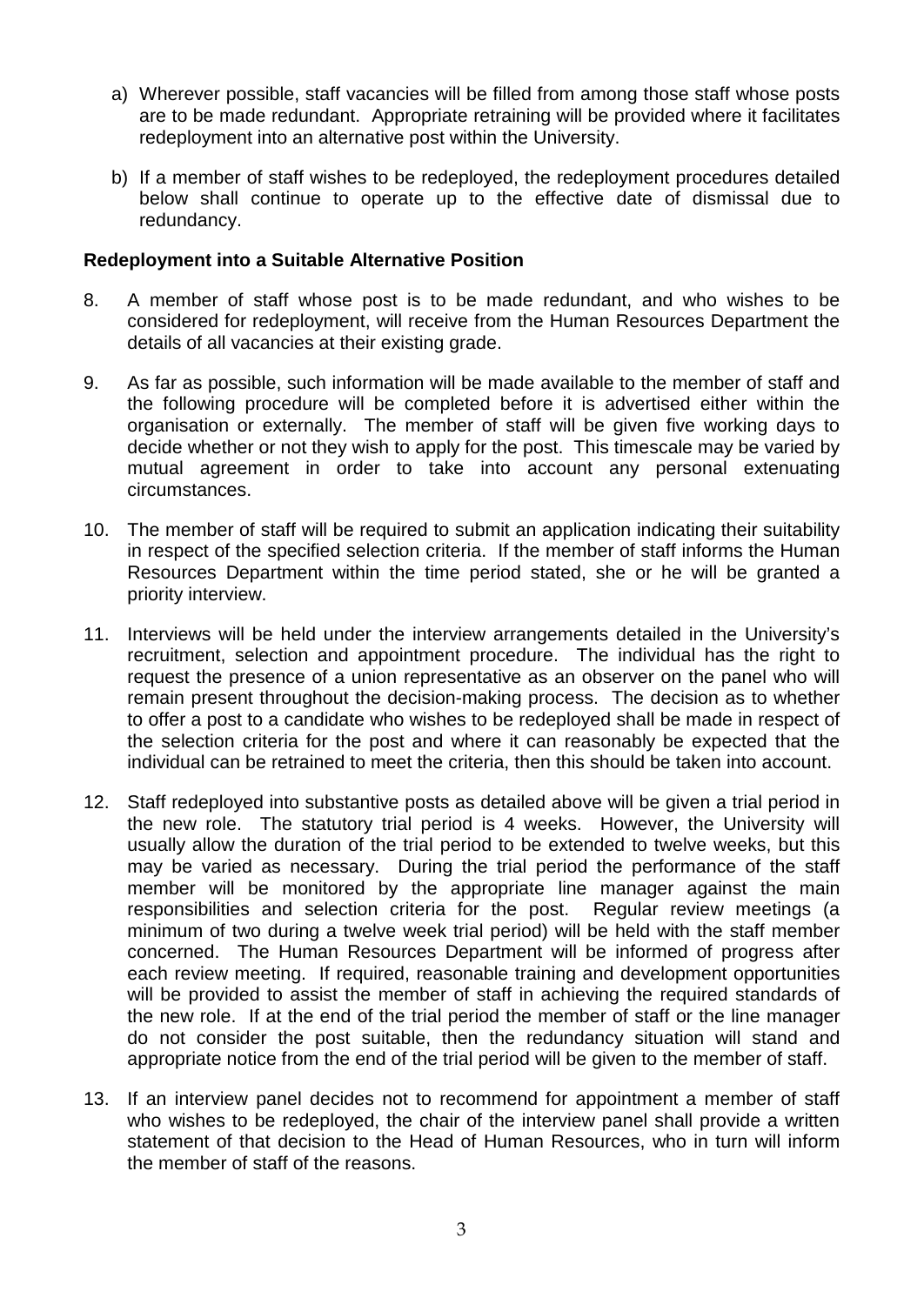14. The University will endeavour to redeploy staff into substantive posts at their existing grades and terms and conditions. Where a member of staff is redeployed on this basis, she or he shall receive the terms, conditions and salary applicable to the post into which she or he has been redeployed. Staff will retain their incremental date where they are not already on the maximum of the payscale for the grade.

### **Appointment to other Posts**

15. Where staff of their own volition wish to apply for posts which are graded higher or lower than their substantive grade and/or salary level, or substantively vary their existing terms and conditions, (ie. full/part time; permanent/temporary), then standard recruitment and interview procedures will apply. When staff are appointed to such posts, they will receive the salary and conditions of service applicable to the new posts as appropriate.

## **Voluntary Severance/Redundancy**

16. Where it is agreed that use may be made of voluntary severance/ redundancy applications will be sought from staff in comparable grades willing to be considered. The University will endeavour to give as much notice as possible of voluntary severance/redundancy arrangements ensuring that the minimum contractual (or statutory, if greater) notice periods are met. Under such arrangements any entitlements to pension or gratuity payments will be determined in accordance with the rules of the relevant pension scheme. Where the University has discretion in relation to such payments, such discretion will be exercised in accordance with the financial provision available within the overall budget of the University at the time.

## **Notice of Compulsory Redundancy and Appeal**

- 17. Staff whose posts are to be made compulsorily redundancy will be given notice of redundancy and informed that the University will endeavour to redeploy them if they so wish.
- 18. Such formal notification of redundancy will be given as early as possible. The minimum written notice period shall be the period of notice to which the member of staff is contractually entitled, or the statutory minimum period, whichever is the greater.
- 19. Each member of staff who is at risk of redundancy will be given a written statement setting out the proposed grounds for his/her selection for redundancy and will be invited to attend a meeting with his/her Executive Dean or Head of Department. This meeting may be delegated to a Pro Dean or Deputy Head of Department or other relevant senior manager of the Faculty or Department not previously involved.
- 20. The member of staff will be entitled to be accompanied by a colleague or trade union representative at the meeting. A member of the Human Resources Department will also attend the meeting. After the meeting, the University will notify the member of staff of their decision in writing and, if redundancy is confirmed, of details of any redundancy payments and their right of appeal.
- 21. The member of staff will be entitled to appeal against her or his selection for redundancy to the Vice Chancellor. The Vice Chancellor may delegate this stage to a Pro Vice Chancellor. A senior member of the Human Resources Department will